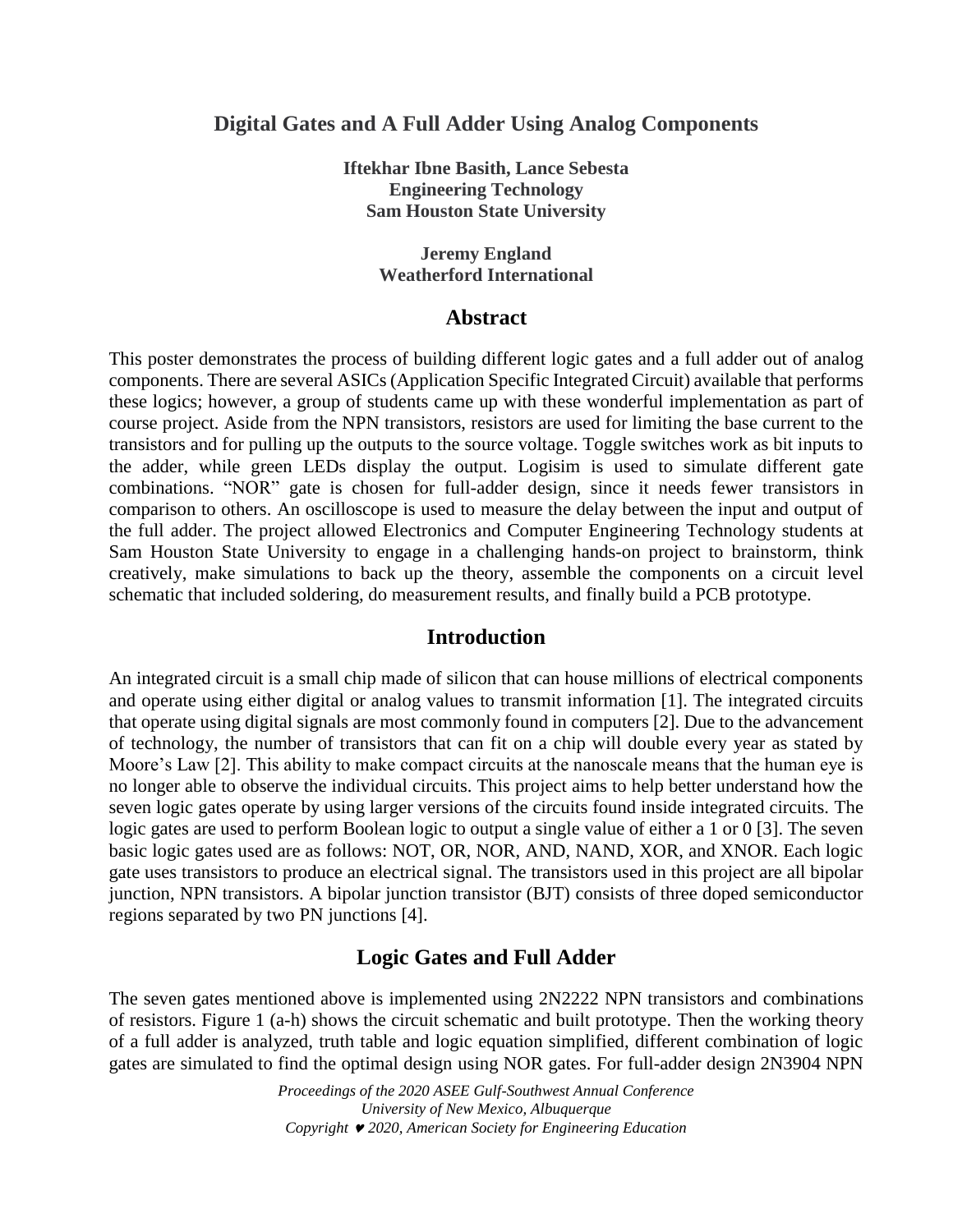

Figure 2: Full Adder

transistors are used. The design is simulated and a breadboard prototype is built to verify the functionality. Simulation showed a 32ns delay between input and output. There is about a 32 ns delay between them. Also to notice is that the output is 3.4 volts less than input because of the resistor which is used to limit current for the LED, and also as a pull up for the transistor. A 54 X 33 blank board is used for PCB prototyping, soldering is done at  $600^{\circ}$ F. The first design didn't work because the components were too close to the board and shorted paths. However, in the second attempt a printed circuit board is successfully created and tested. Figure 2 (a-e) shows the full adder simulation and final prototype. The student outcomes met by this project are: possess problem solving skills, apply different principles and tools, demonstrate creativity, identify and use appropriate technical literature, produce clear and effective documents, and collaborate effectively with each other in teams.

> *Proceedings of the 2020 ASEE Gulf-Southwest Annual Conference University of New Mexico, Albuquerque Copyright 2020, American Society for Engineering Education*